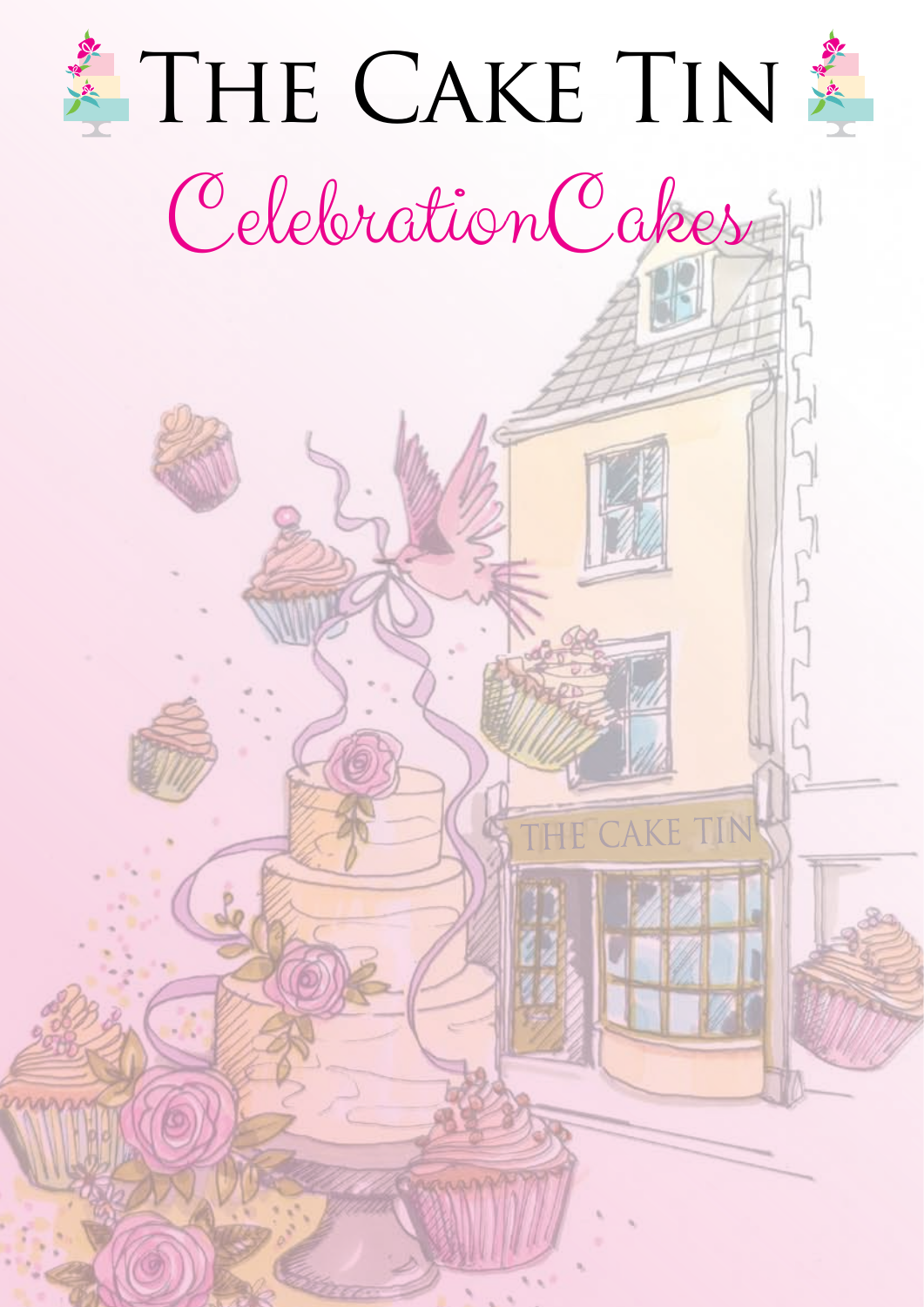**THE CAKE TIN** 

CelebrationCakes

## **Step 1 - Choosing your cake Style**

All cake prices are based on a 6" version of the design. All cakes can be made in a larger or smaller size.

#### **ANIMAL CAKE £70**



Round 4 layered cake finished in sugar paste, designed to look like your favourite animal! Choose from:

- 
- Unicorn Horse<br>• Cat Dog
	-
- $\bullet$  Reindeer

#### • Dog<br>• Fox • Rabbit • Fox

#### **OVERLOAD CAKE £65**



4 layers of moist sponge, covered in buttercream and finished with a chocolate drip, a personalised card topper and as a many sweets or chocolates as we can fit on! Choose from:

- Sweeties
- Chocolates

#### **GORGEOUS ROSE GOLD CAKE**  $666$



A fabulous 4 layered Rose Gold buttercream cake decorated with a cake balloon, a personalised cardboard topper, macarons and your choice of:

- Fresh Roses
- Artificial Roses

#### **BUTTERCREAM SPRINKLES CAKE £55**



4 layers of moist sponge finished with buttercream swirls, sprinkles and a personlised topper!

- All out sprinkles (top & side)
- 
- Just the top of the cake
- Switch sprinkles for chocolate curls (top of cake)
- No sprinkles for me thanks

#### **SEMI NAKED CAKE** £65



A gorgeous sponge cake with 4 semi visible layers finished in buttercream. Personalise your cake with:

MALMESBURY

- Artificial Flowers
- Fresh Flowers
- Iced Roses
- Chocolate Drip
- Macarons

#### PHOTOCAKE **£40**



2 layers of gorgeous moist sponge filled with buttercream and finished with a coating of buttercream or sugar paste

- For your image choose from
- Our catalogue of fabulous images • Your own photo

Your image will fill the top of your cake and be completed with an edge of sprinkles to match your design

### **TRADITIONAL ICED CAKE**  $550$

The case of the cake with 2 layers<br>A beautiful iced cake with 2 layers of gorgeous sponge, coated with buttercream and finished in sugar paste

Personalise with a choice of:

- Fresh Flowers Iced Roses<br>• Artificial Roses Writing
- Artificial Roses Writing<br>• Colours Ribbons  $\bullet$  Colours
- -
- 

#### **Create Your Own Design**

2 layer cake from £40

Choose from the following options:

- Buttercream or sugar paste finish
- Wide range of colours available
- Wide range of ribbon widths, colours & prints
- Adding a printed image
- Add flowers fresh, artificial or iced
- Add chocolates
- Add macarons
- Add a resin figurine
- Add a moulded edible decoration
- Add a personalised laser-cut topper

Summer 2021

- Just the side of the cake
- 
-